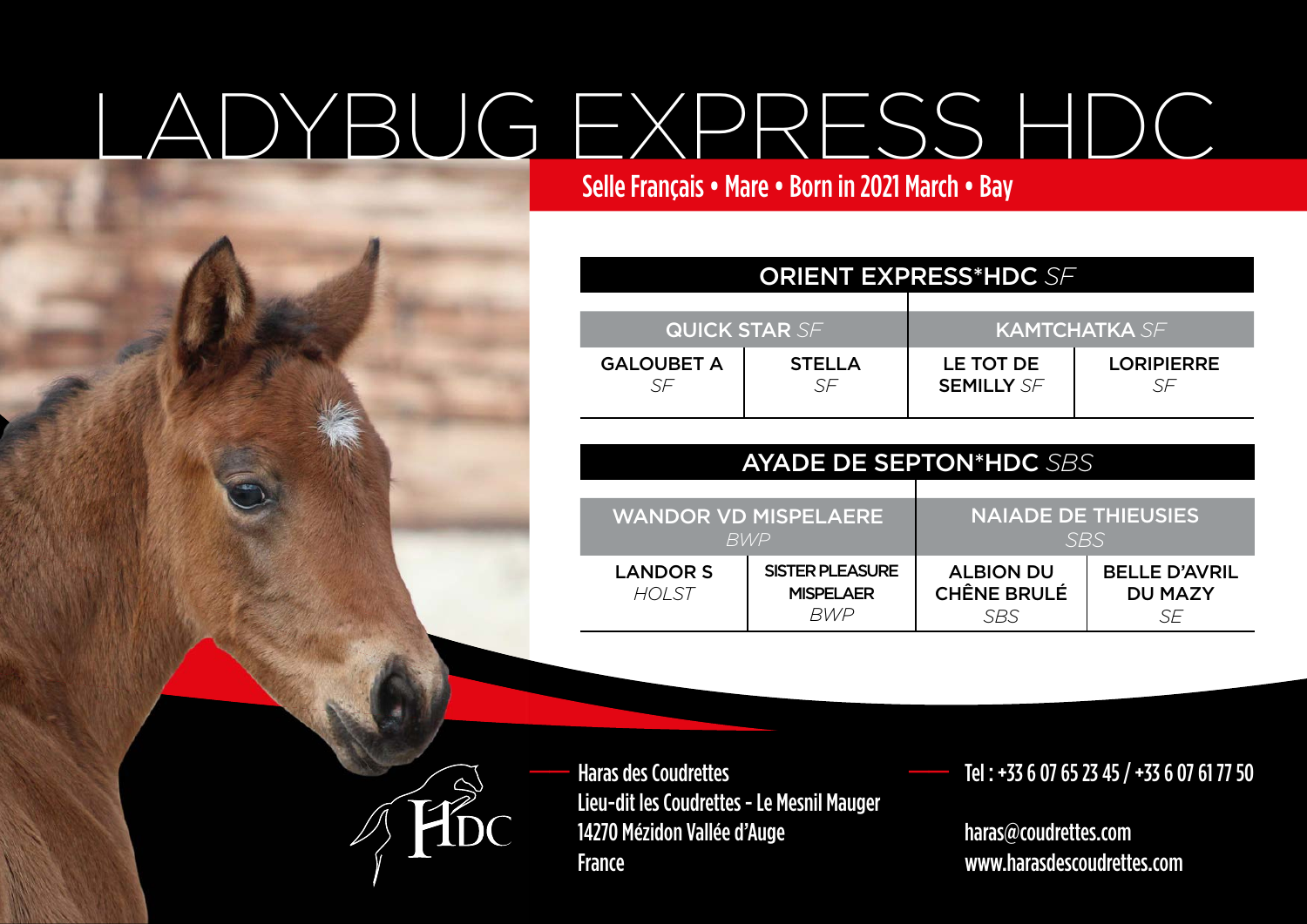## LADYBUG EXPRESS HDC



**Daughter of ORIENT EXPRESS\*HDC,** SF stallion, 6 yo champion, PRO 1 French Champion and very good winner with Patrice Delaveau in CSI-W and CSIO, winner of the Nation Cup final in Barcelone in 2015 and winner of the GP of the CSI5<sup>\*</sup>-W of Helsinki but especially Vice World Champion by team and in individual in 2014. Sire among others of ALDO DU PLESSIS (stallion ISO 150), BE EXPRESS\*HDC (approved stallion), CASH DU PLESSIS (Vice French Champion of 3 yo SF males), GLOBAL EXPRESS (2<sup>nd</sup> in the KWPN 2 yo stallion), CALL ME EXPRESS\*HDC (qualified for 5 6 and 7 yo final. Best Mare and 4<sup>th</sup> in 7 yo French Championship in Fontainebleau), ITHAC EXPRESS (Fences foal Top Price)...

1<sup>st</sup> dam : AYADE DE SEPTON\*HDC (f.ch., born in 2006) : ISO 169, extraordinary competitive mare with Kevin Staut, which counts in 2019 more than 530K € of earnings and more than 11 victories in CSI5 \*. She's a WANDOR VD MISPELAERE daughter. Dam among others of : • EBBADYA HERO (f.b., ERCO VAN'T ROOSAKKER, 2010) CSI3\* with M-C. Dauzier • CAYADIX HERO Z (g. b., CADENCE VAN'T GELUTT Z, 2011) • FAYENCE HERO (f.b., ERCO VAN'T ROOSAKKER, 2011) • JIMINI EXPRESS (f.al., ORIENT EXPRESS\*HDC, 2019)

• KRICKETTE EXPRESS HDC (f.b., ORIENT EXPRESS\*HDC, 2020)

2<sup>nd</sup> dam : NAIADE DE THIEUSIES (f. ch., born in 1997) : Mare by ALBION DU CHENE BRULÉ, good winner with Paola Amilibia. Dam among others of :

- RAISA DE THIEUSIES (f.b., IDEM D'AZUR, 2001)
- TULIPE DE THIEUSIES (f.ch., OGANO SITTE, 2003)
- ANARCHISTE DU BLANQUOT ET (g.ch.,WANDOR VD MISPELAERE, 2006) CSI4\* with J. Clee
- CANTALOGOS OSCAR Z (g.ch., CABRI D'ELLE, 2009) CSI3\* with F. F. Alodah
- KINGDOM DE THIEUSIES (m.d.b., DIAMANT DE BELLIGNIES, 2016)

3<sup>rd</sup> dam : BELLE D'AVRIL DU MAZY (f.b., born in 1985) : Daughter of ELEGANT DE L'ILE. Dam among others of :

• ORCHIDEE DE THIEUSIES (f.ch., ALBION DU CHENE BRULE, 1998) Classified excellent in breeding. Dam among others of :

- SUNLAND DE THIEUSIES (g.b., LANDJUWEEL ST HUBERT, 2002) CSI3\* with A. Hartwall •UNIROYAL DE THIEUSIES (g. b., ORLANDO VD HEFFINCK, 2004) CSI2\* with A. Fonseca Moura